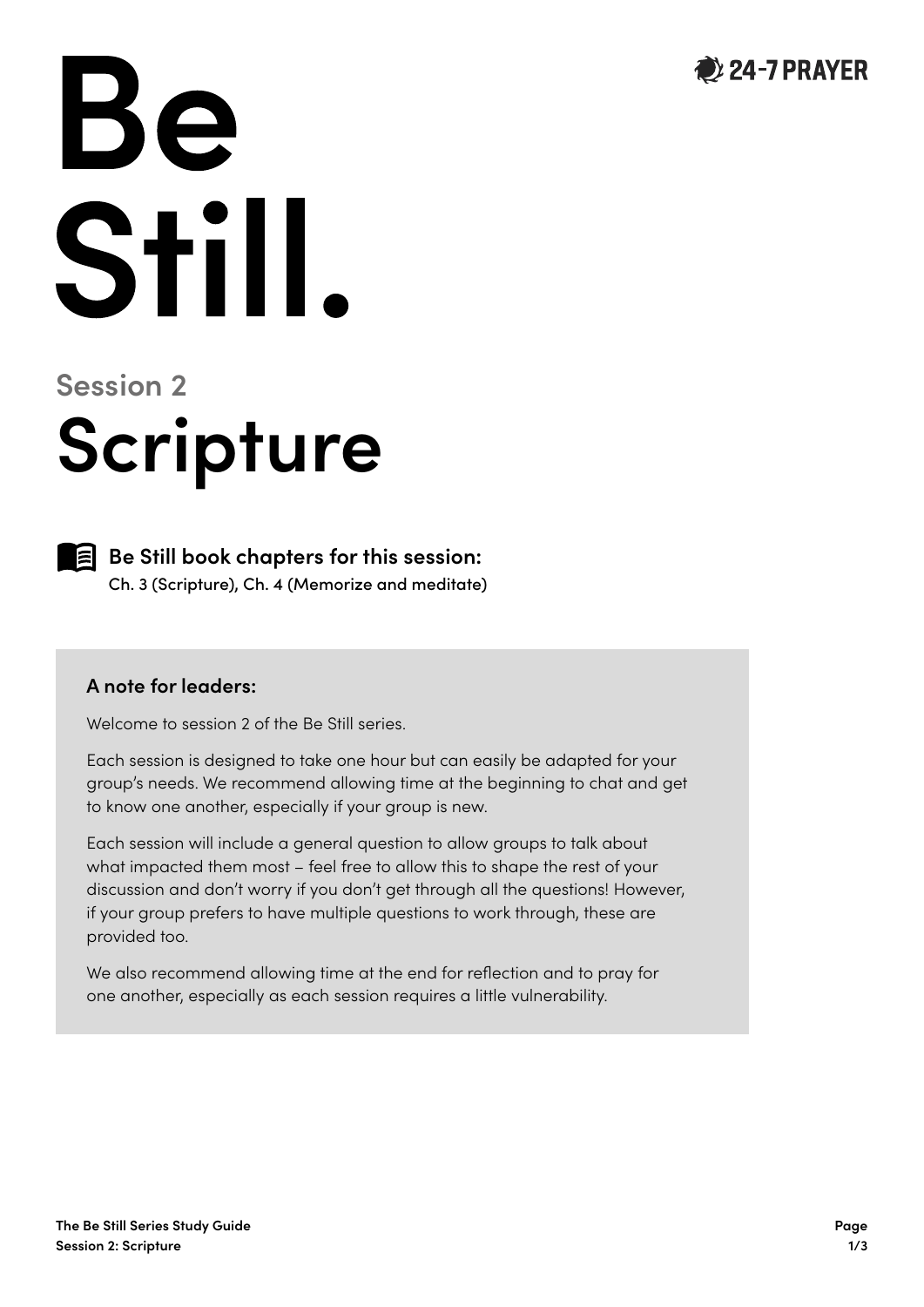# **1. Welcome and introduction**

#### 5 mins

In this session of the Be Still series, we'll explore the significance of the Bible and how it can shape our quiet times.

#### **Key verse**

*Your word is a lamp for my feet, a light on my path.* – Psalm 119:105

Begin the session by opening in prayer.

# **2. Watch the video**

15 mins

#### **Bible passages**

Psalm 1:1-2, Psalm 119:11, Isaiah 59:1, Luke 4:16

#### **Summary points**

- Bible reading is one of the fundamental pillars of a quiet time
- The Bible becomes embedded in our hearts when we memorise it
- "The Bible is alive. What a privilege that we can open it at any moment." Hannah

# **3. Discussion questions**

25 mins

- **Q.** What did you find most helpful or most challenging in the video?
- **Q.** How do you approach reading the Bible in your daily life? What are the things that prevent you from reading it?
- **Q.** Brian mentioned the important relationship between prayer and the Bible. Do you lean more towards prayer or Bible reading in your quiet time? How could you challenge yourself to make this balance more even?
- **Q.** How do you think our perspective of the Bible as the Word of God compares to other faith traditions, cultures, or periods in history? Do we give it enough respect?